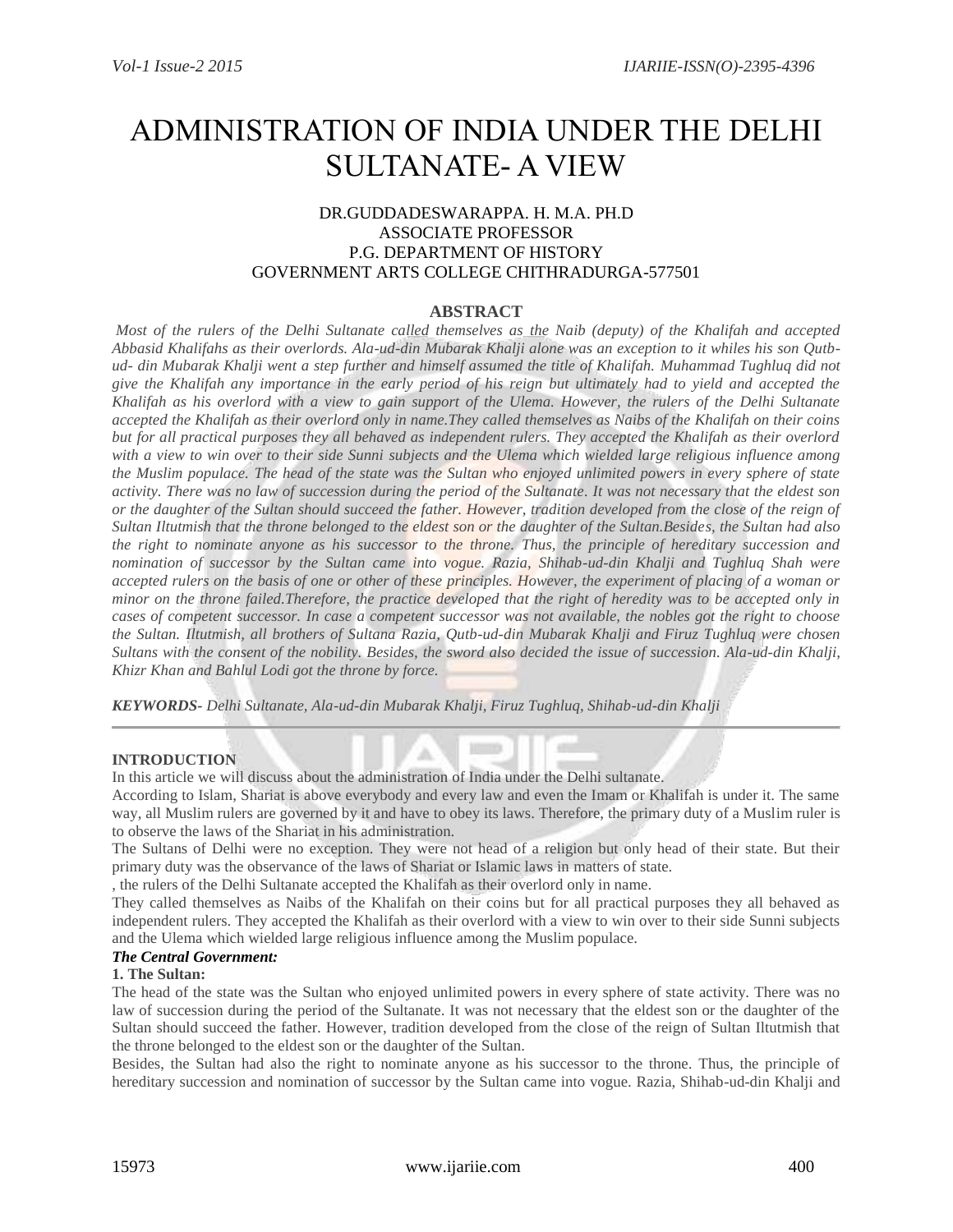Tughluq Shah were accepted rulers on the basis of one or other of these principles. However, the experiment of placing of a woman or minor on the throne failed.

All ministers, nobles and other officers of the state were appointed, promoted and dismissed by him. His order was the law in his state. But, these were his legal powers. Their effectiveness in practice depended on his military strength. The nobility also wielded influence particularly if the Sultan was weak.

The Ulema, being interpreter of Islamic laws, also influenced the policy of the Sultan. Only Ala-ud-din Khalji and Mubarak Khalji refused to accept the interference of the Ulema in matters of the state. Apart from maintenance of peace and order within the empire and its protection from foreign invasions, one important duty of the Sultan was to extend its territories.

# **2. Ministers and Other Officers:**

Different ministers and other officials assisted the Sultan in administering the state.

## **They were as follows:**

## **(i) The naib (Naib-i-Mamlikata):**

The post was created during the reign of Sultan Bahram Shah after the fall of Raziah. The nobles had chosen one among themselves as naib who, in fact, enjoyed all powers of the state. However, this post had purpose and meaning only during the reigns of weak rulers.

In such cases, the post of naib was next only to the Sultan and was above the vazir. The powerful Sultan either abolished this post altogether or gave it to a noble simply to honour him as was done by Ala-ud-din Khalji. In that case, naib enjoyed no special power in administration.

## **(ii) The Vazir:**

The Prime Minister was called the vazir. He was primarily the head of the finance department called the dewan-ivizarat and was in a position to supervise not only the income and expenditure of the state but all other departments as well. Whenever there was no post of naib, the position of the vazir was next to the Sultan.

He, therefore, supervised the entire administration and looked after it whenever the Sultan fell ill or was out of the capital, appointed officers to different posts and performed various other duties. He was assisted by many officers and subordinates, most important among them being the naib-vazir, mushrif-i-mamalik (auditor-general) and mustaufi-i-mamalik (auditor-general).

#### **(iii) Ariz-i-Mumalik:**

He was the head of the department of diwan-i-arz and in that capacity was the controller-general of the military department. He recruited soldiers, fixed their salaries, arranged for their supplies and inspection and maintained the descriptive rolls of horses and men. He was, however, not the commander of the army though the Sultan assigned him this responsibility on certain occasions.

## **(iv) Davir-i-Khas (Amir-Munshi):**

He was the head of the department of diwan-i-insha. All formal or confidential correspondence between the Sultan and the rulers of other states or subordinate chiefs, governors and officials was carried on by his department. He was assisted by a large number of dabirs (writers) in his work.

#### **(v) Diwan-i-Risalat:**

He was the minister of foreign affairs and looked after the diplomatic relations with foreign states and welfare of foreign diplomats and ambassadors.

#### **(vi) Sadr-us-Sudur:**

He was the head of the religious department. The propagation of Islam, observance of its principles and protection of privileges of Muslims constituted his primary duties. He controlled the finances of the tax called zakat which was a religious tax on the Muslims. He provided financial assistance to mosques, maqtabs (educational institutions for the Muslims), Muslim scholars and religious saints. He also looked after the distribution of charity by the state.

#### **(vii) Qazi-ul-Quzat:**

He was the highest judicial officer in the state after the Sultan. He had both original and appellate jurisdiction. Mostly, the offices of Sadr-us-sudur and Qazi-ul-quzat were combined in one person.

## **(viii) Barid-i-Mumalika:**

He was the head of the intelligence and postal department. He was responsible for the espionage system, collection of news and their quick despatch and disposal.

Besides, the Sultan created several other departments and appointed their officers to carry on certain specific duties. For instance, Muhammad Tughluq created the department of diwan-i-amir kohi or the department of agriculture. The Sultan also kept his personal bodyguards and other officers to manage his household.

The Vakil-i-dar-mahal looked after the officials of the palace; the Barbak maintained the tradition of the court and its glamour; Amir-i-hajib looked after the visitors to the Sultan; Amir-i-shikar-i-shahi arranged for the hunting parties of the Sultan; Amir-i-majlis-shahi looked after the festivals of the state; and Sar-i-jahandar was the head of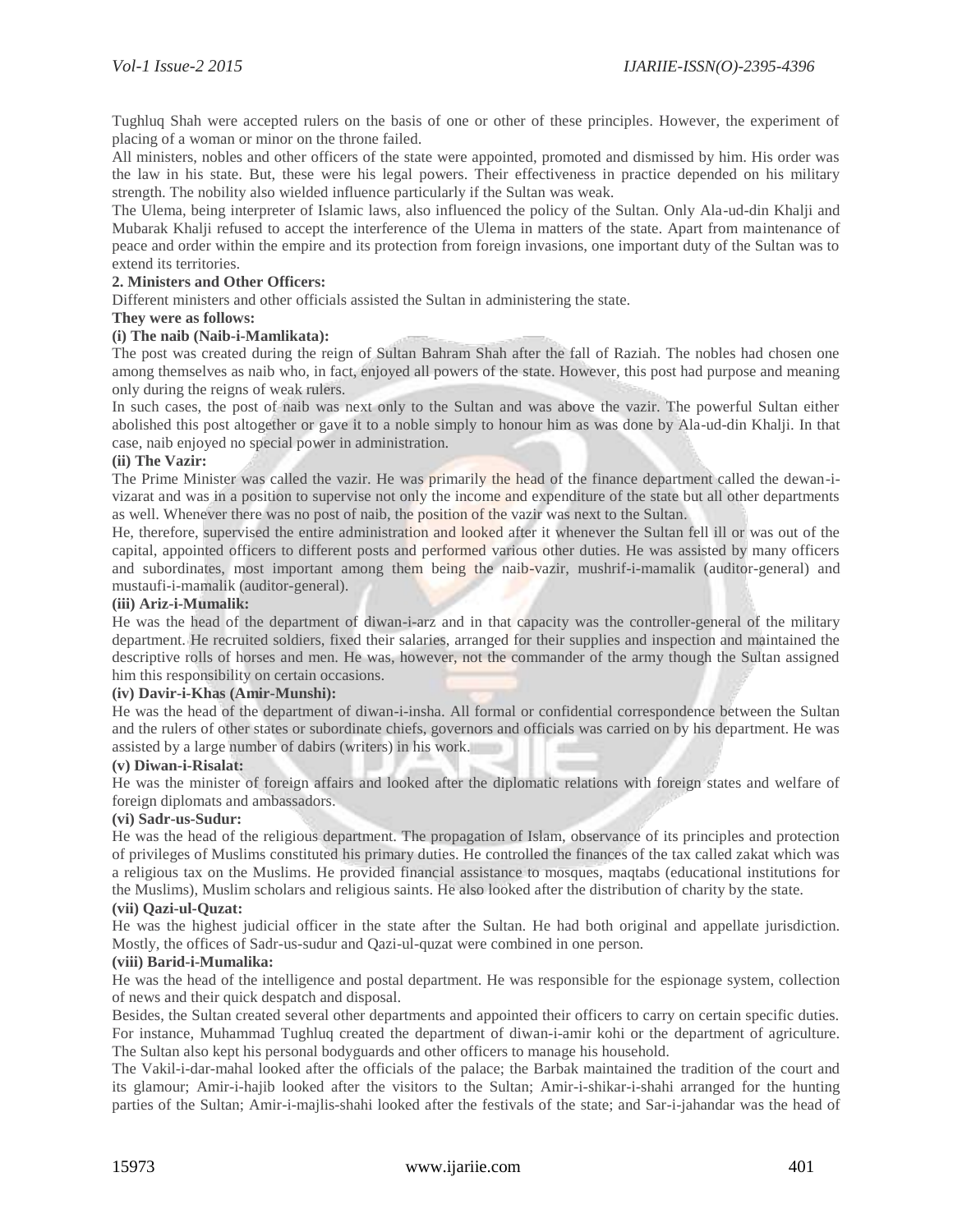the Sultan's bodyguards. The Sultan also maintained different karkhanahs to manufacture different articles such as cloth, arms, etc. and various officers were appointed there.

Many officers among these were the trusted officers of the Sultan. They did not enjoy the rank of ministers but as a few of them looked after the personal security and comfort of the Sultan, they were very close to him and wielded good influence.

# *The Administration of Provinces (IQTAS):*

The empire was divided into provinces for the convenience of administration. They were called Iqtas. The number of Iqtas was not fixed and there was no uniformity in their administration. The head of the Iqta was called by different names, i.e., naib Sultan, nazim. muqti or wali. During the reign of Ala-ud-din Khalji, Iqtas were divided into two categories.

Firstly, they were those Iqtas which were under the Delhi Sultanate from the beginning and, secondly, they were those Iqtas which were brought under the control of the Delhi Sultanate during the rule of Ala-ud-din Khalji. The muqtis or the walis of the second category of Iqtas were given a little more extensive powers so that the newly added territory could be brought about under the effective control of the Sultanate.

Besides, there were tributary states of south India. The Hindu rulers of the South who had accepted the suzerainty of the Sultanate were independent in matters of internal administration but paid yearly tribute to the Sultan. The walis or the muqtis enjoyed the same powers in relation to their Iqtas as the Sultan enjoyed in the empire.

However, they were under the supervision of the central government and carried on orders of the Sultan in their administration. They sent yearly report of their income and expenditure to the Centre and deposited the balance in the central treasury. They maintained large armies and were required to come to the support of the Sultan whenever needed.

They could not engage themselves in wars for extension of territory without prior permission of the Sultan and when they engaged in it they were required to pay part of the booty to the Sultan. The elephants and the members of the royal family captured during wars were the monopoly of the Sultan. No muqti was allowed to assume the title of the Sultan, to hold his own court, use a canopy or royal emblem.

They were not allowed to mint coins in their names and Khutba could not be read in their names. Yet, during the rule of a weak Sultan, the muqtis enjoyed extensive powers. During the period of Lodi Sultans they even kept elephants which was regarded as the exclusive monopoly of the Sultan. In general, the muqtis enjoyed wide powers during the period of the Sultanate.

That was one reason of occasional revolts and frequent dynastic changes during this period.

The Chaudhri, the Patwari, the Khut, the Muqaddam and the Chaukidar were the hereditary officers of the village who helped the government in collection of the revenue and enjoyed certain privileges except during the reign of Ala-ud-din Khalji. The Panchayat of the village looked after education, sanitation, etc. and acted as a judicial body as well concerning disputes in the village.

## *Finance:*

The Sultan mainly collected five categories of taxes besides certain others.

## **Those taxes were:**

#### **(i) Ushr:**

It was a land tax which was collected from Muslim peasants. It was 10 per cent of the produce on the land watered by natural resources and 5 per cent on the land which enjoyed men-made irrigation facilities.

## **(ii) Kharaj:**

It was a land tax charged from non-Muslims and ranged from 1/3 to 1/2 of the produce.

#### **(iii) Khams:**

It was 1/5 of the booty captured in the war and 1/5 of the produce of mines or buried treasure that was found. Fourfifth of it went to the army which fought the war or to the person who found the treasure. But, except Firuz Tughluq, all Sultans collected 4/5 instead of 1/5 while Sikandar Lodi took nothing of the treasure that was found.

#### **(iv) Jizya:**

It was a religious tax on non-Muslims. According to the Islam, a zimmi (non-Muslim) had no right to live in the kingdom of a Muslim Sultan. But this concession was permitted to non-Muslims after payment of the tax called Jizya. The non-Muslims were divided into three grades for the purpose of payment of this tax.

The first grade paid at the rate of 48 dirhams, the second at 24 dirhams and the third at 12 dirhams annually. Women, children, beggars, cripples, blind, old men, monks, priests, brahmanas (except during the period of Firuz Tughluq) and all those who had no source of income were exempted from this tax. All Sultans collected this tax on principle but, as a practical measure, nobody collected it with severity.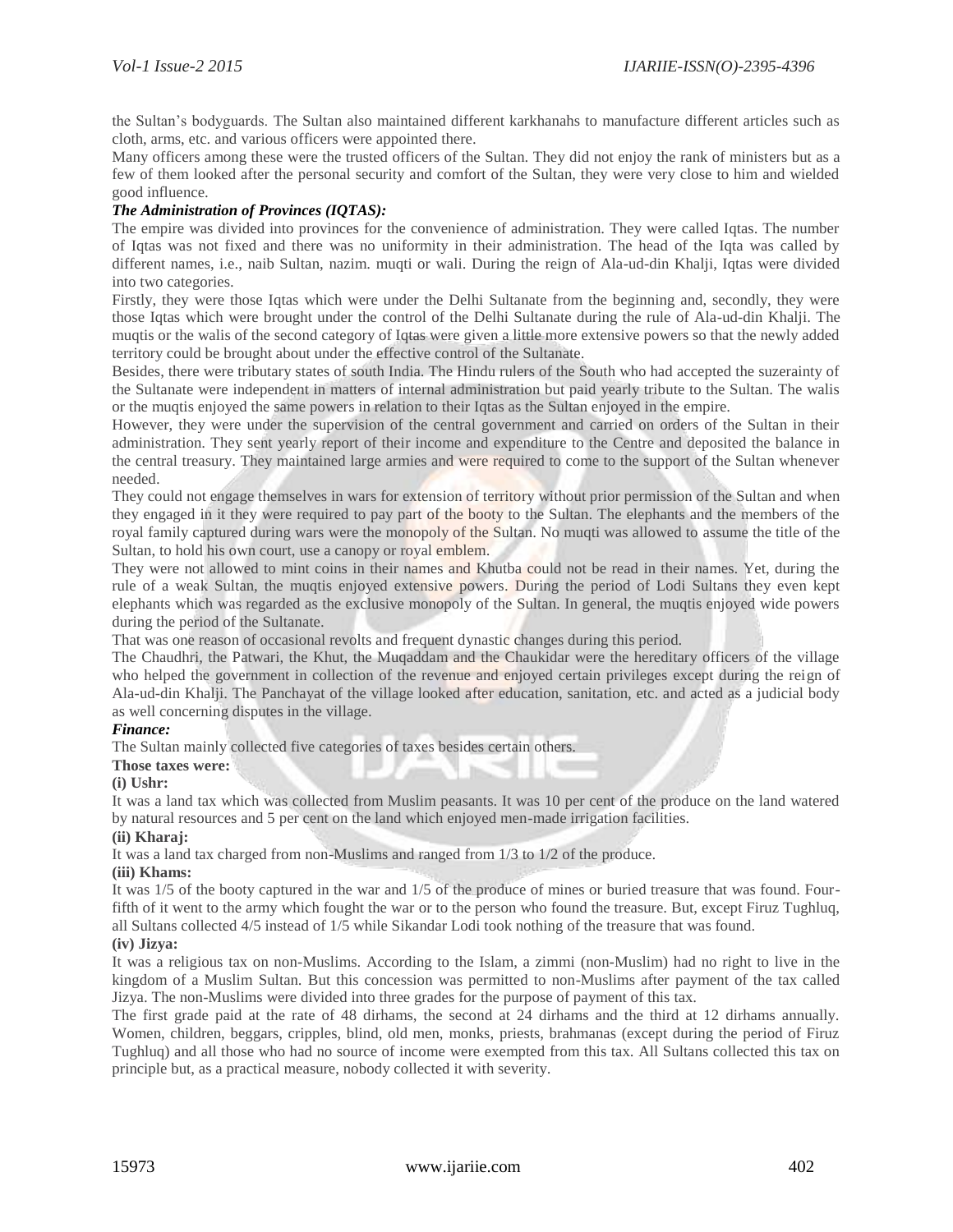Dr Banarsi Prasad Saxena had expressed another view concerning Jizya He has opined that Jizya was a nonagricultural tax. Barni, Amir Khusrav and Nizamuddin Auliya expressed that the word Jizya was used for all taxes except land revenue.

## **(v) Zakat:**

This was a religious tax which was imposed only on rich Muslims and consisted of 2 ½ per cent of their income.

Besides above taxes, 2 ½ per cent was charged from the Muslims and 5 per cent from the Hindus as trade tax. There was 5 per cent tax on the sale and purchase of horses. Ala-ud-din Khalji imposed house-tax and grazing-tax as well, while Firuz Tughluq charged 10 per cent of the produce as irrigation tax from the land which enjoyed the advantage of the irrigation facilities provided by the state. Another important source of income were presents offered to the Sultan by the people, nobles, provincial governors and feudatory chiefs.

The main items of expenditure were expenses on the army, salaries of civil officers and the personal expenditure of the Sultan and his palace.

## **Land Revenue:**

#### **The land was of four kinds, namely:**

(1) The land which was given to the people in gift or charity particularly to Muslim scholars and saints such as inam or waqf. This type of land was free of tax;

(2) The land which was in the hands of provincial governors, that is, walis or muqtis. The provincial governors collected land revenue from this land and after defraying the cost of their administration deposited the surplus in the Central treasury;

(3) The land was of the feudatory Hindu chiefs who paid fixed annual tribute to the Sultan; and

(4) The land which was directly administered by the Central government. It was called the Khalisah-land. Primarily, this fourth kind of land came under the revenue administration of the Sultan.

The Central government appointed amil or revenue-collector in each sub-division called the shiq. He collected the revenue with the help of hereditary officers of the village like chaudharis, muqaddams, patwaris, etc. The Sultan appointed one officer called Khwaja in every Iqta to look after the working of wali or muqti.

The walis or muqtis submitted the statements of their annual income and expenditure to the Sultan. Besides, the news-reporters and spies of the Central government informed the Sultan about the administration of provinces.

Normally, the peasants were asked to pay 1/3 of the produce to the state as land revenue. Ala-ud-din, however, collected ½ of the produce from certain territories. But, after him the revenue was again fixed at 1/3 of the produce while the attempt of Muhammad Tughluq to collect ½ of the produce from the Doab failed.

Mostly, the revenue was collected in cash but Ala-ud-din collected it in kind from Doab and the nearby territories of Delhi. Except Ala-ud-din and Muhammad Tughluq, no Sultan of Delhi collected revenue based on the measurement of land. Most of the Sultans collected it on the basis of rough assessment of the produce.

Ala-ud-din consfiscated all land given as gifts or as charity by previous rulers and redistributed it among his loyal subjects. He also abolished all privileges of hereditary officers of villages like chaudharis, khuts, Muqaddams, etc. and forced them to pay all taxes to the state like other peasants.

Ghiyas-ud-din Tughluq decided in the interest of the peasants that in no case the land-revenue be enhanced more than 1/11 to 1/10 in any Iqta in any one year. Muhammad Tughluq prepared an estimate of the annual income and expenditure of the state. He desired that there should be uniformity in land- revenue in his entire empire.

He also established a separate agricultural department, appointed an officer diwan-i-kohi to look after it and carry on state- farming on a fixed piece of land for three years on experimental basis. But, his measures failed and were soon abandoned.

Firuz Tughluq made a rough assessment of the entire land-revenue of the state and on that basis fixed the landrevenue for the entire period of his reign. He made free the peasants from the payment of taqavi loans, enhanced the salaries of revenue officers, abolished nearly twenty-four taxes, planted fruit gardens, dug many canals, imposed irrigation tax, stopped the practice of imposing benevolences on the governors at the time of their appointments and also that of torturing officers to extract more money from them, the burden of which really used to fall upon the shoulders of the people.

The measures of Firuz, though defective in certain respects, certainly brought prosperity to the state and its people. The Lodi Sultans gave extensive lands as Jagirs to their nobles which reduced the area of Khalisa-land. The efforts of Sikandar Lodi to fix the revenue on the basis of measurement of land also failed. This reduced the income of the state.

The revenue-system during the period of the Delhi Sultanate suffered from certain defects. The assessment of revenue without the measurement of land could not be just to the peasants. This system gave the officials opportunities to make arbitrary decisions. The land was normally given to contractors to collect the revenue.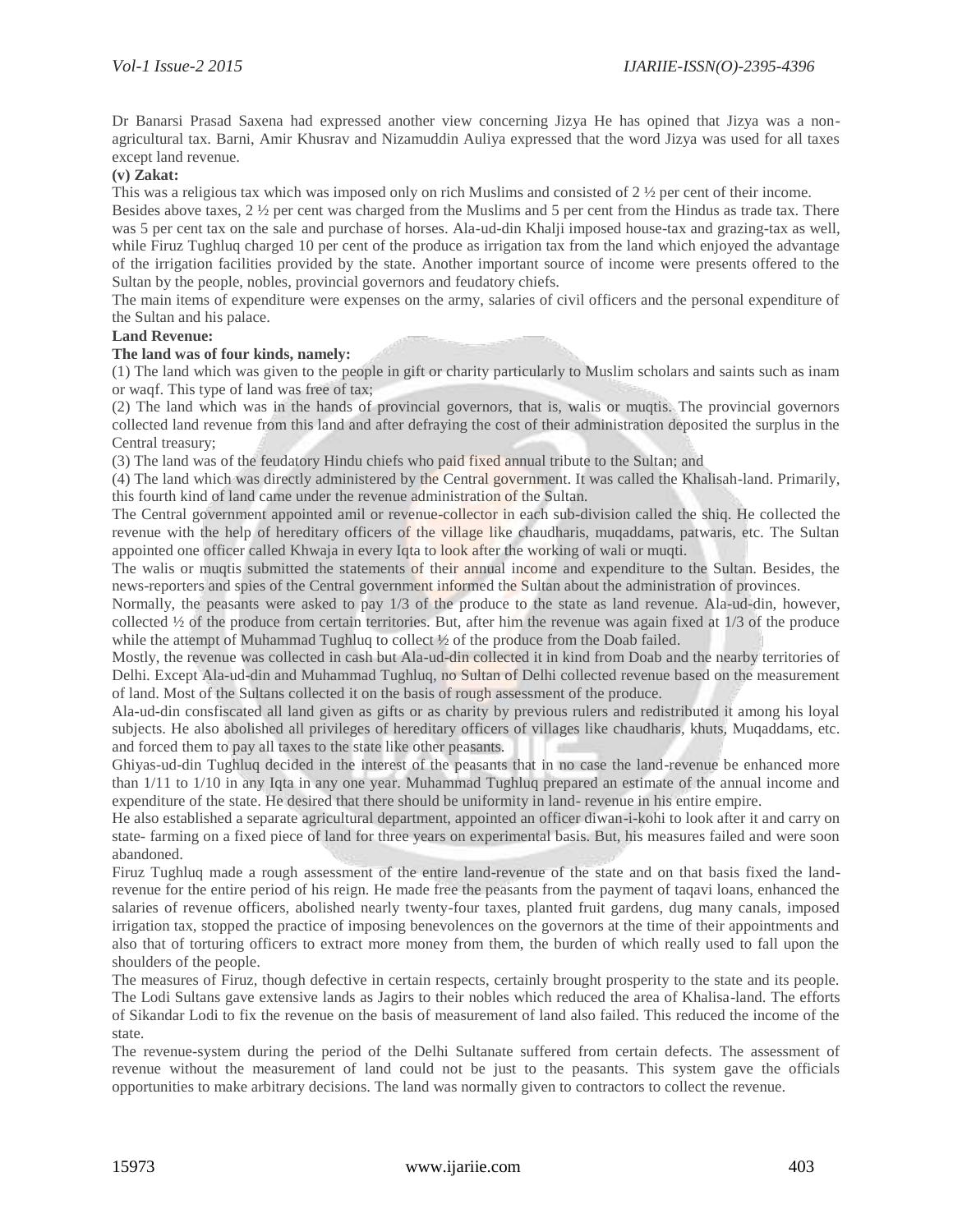These contractors used to extract as much revenue from the peasants as could be possible so that they could have good surplus after depositing the required amount of revenue in the state-treasury. Besides, there were other taxes which the peasants had to pay besides the land-revenue and that certainly meant extra burden on them.

## *The Army:*

The power of the Sultan depended on the army. During the entire period of the Delhi Sultanate, there remained conflict of power between the Muslims and the Hindus. While every Sultan desired to establish and extend his power, the Hindu kings resisted them and the Hindu subjects engaged themselves in revolts. Besides, the Muslims were also not united.

The provincial Muslim governors also attempted to establish independent kingdoms and different Muslim rulers also fought against the Sultan. Most of the Sultans faced the challenge of invasions of the Mongols as well from the north-west.

Therefore, every Sultan was forced to keep a large army at the centre. Different Sultans improved the organisation of their army and methods of warfare though failed to come up to the mark with pace of time as compared to other rulers in foreign lands.

#### **The army consisted of four types of soldiers:**

(1) The soldiers were recruited by the Centre as soldiers of the army of the Sultan. The army which was constituted by these soldiers was called Khasah- khail. Ala-ud-din Khalji kept a large standing army at the Centre which included 4,75,000 horsemen besides the infantry. Ghiyas-ud-din and Muhammad Tughluq also kept large standing armies at the Centre. But, the rest of Sultans, prior or after them, failed to keep such standing armies at the Centre.

This army was looked after by the Diwan-i-ariz who was responsible for its recruitment, organisation, maintenance, salary, etc. There was no regular course of training for these soldiers. Every soldier was responsible to improve his talents as he desired. However, Sultans like Balban trained them in hardship by carrying them on their hunting parties or like occasions.

(2) Those soldiers who were employed on permanent basis by nobles and provincial governors and who themselves were responsible for their recruitment, maintenance, training, etc. The nobles were assigned jagirs by the Sultan to maintain them while provincial governors met their expenses out of income of their Iqtas.

Arizs were appointed in provinces to look after this part of the army but the primary responsibility was that of nobles and governors themselves. It was expected that nobles and governors would place their armies before the Sultan for inspection every year but the rule was normally not observed. The nobles and governors brought their armies to the service of the Sultan only when ordered.

(3) Those soldiers which were recruited only in times of war on temporary basis and were paid only for that period, and

(4) Those Muslim soldiers who joined the army as volunteers at times of war against the infidels (Hindus). They regarded such war as a holy war, that is jihad. They received no pay but were given share out of the booty captured in the war.

The army consisted primarily of cavalry, infantry and elephants. The cavalry formed the backbone of the army. The cavalry-men were of two types, one, the Sawar who kept only one horse and the other, the do-aspa who kept two horses.

The horses were imported from distant foreign countries like Arabia, Turkistan etc. Ala-ud-din Khalji started the practice of branding the horses and that of keeping huliya (descriptive roll) of the soldiers so that the horses and soldiers could not be changed.

Ghiyas-ud-din Tughluq maintained these practices. Sikandar Lodi also tried to revive these practices. But, the rest of the Sultans could not maintain these practices and Sultans like Firuz Tughluq allowed corrupt practices in this system because of their unwise generosity.

Every horse-man kept two swords, one javelin and a bow and arrows with him. They also kept a shield, armour and a head-gear for self-protection. The horses were also kept protected by armours. The success of the army largely depended on the strength and mobility of the cavalry.

The second important part of the army consisted of trained war-elephants. The Muslim rulers also accepted warelephants as an essential part of their army once they settled down in India. Only Sultans had the privilege to keep elephants. No Sultan, except the Lodis, allowed their nobles or governors to enjoy this privilege.

However, only sometimes a noble or a governor was allowed to enjoy this privilege as a mark of special favour. There was a separate department for the training and maintenance of elephants. They were also armoured during the course of battle. The third part of the army was the infantry. The foot-soldiers were called payaks. They were armed with swords, spears and bows and arrows.

No Sultan of Delhi managed to keep something like modern artillery. However, there was a sort of mechanical artillery through which fire-balls, fire-arrows, snakes, stones, etc. were hurled on the enemy with the help of the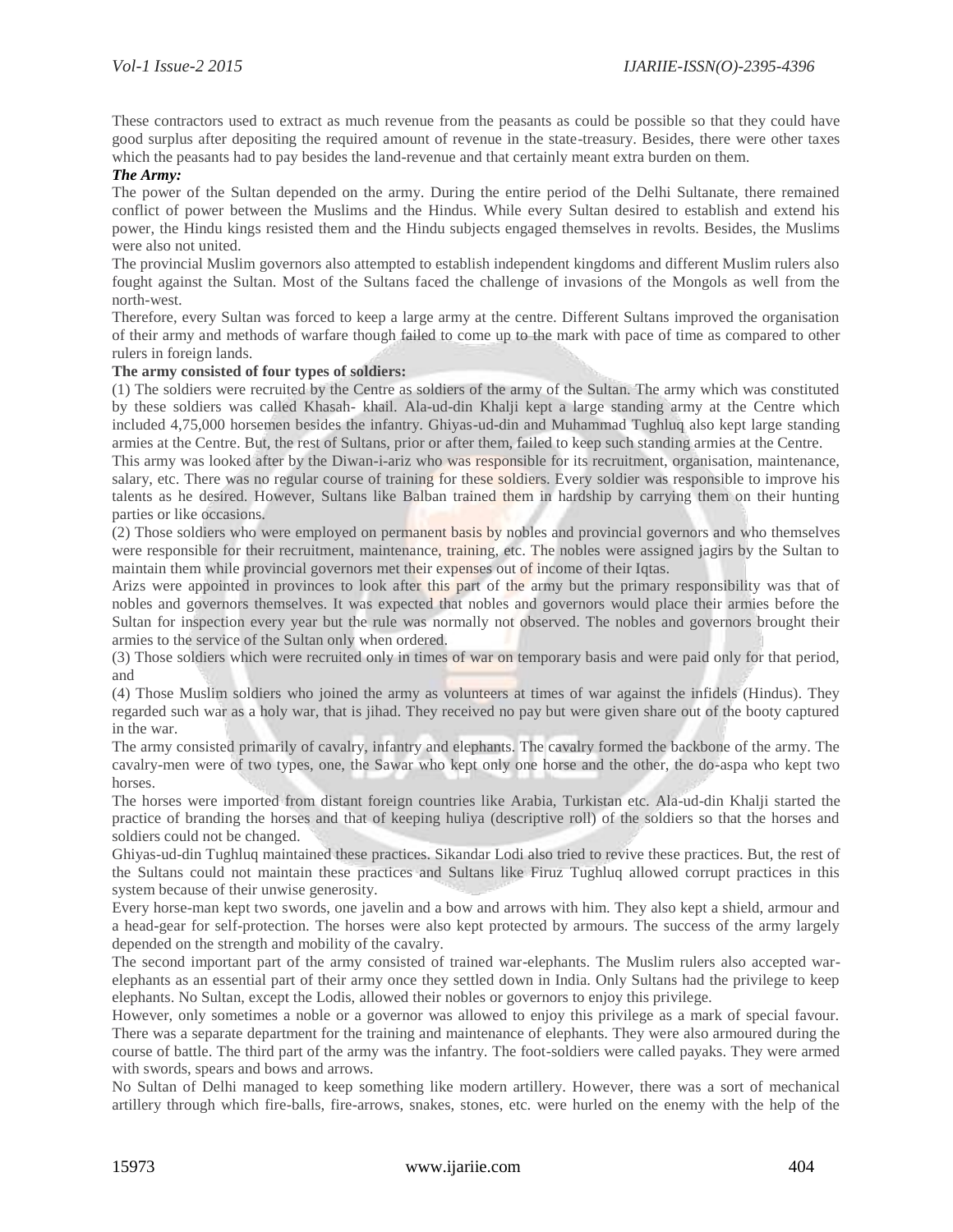gun-powder. But, gun-powder balls were not prepared at that time in India. The Sultan maintained a large number of boats as well primarily for transport purposes but for fighting as well.

The army of the Sultan consisted of soldiers of different nationalities and diverse faiths. The Persians, the Afghans, the Mongols, Indian Muslims, the Hindus, etc. were all recruited in the army but the higher offices were mostly given to foreign Muslims.

The efficiency of such an army which was constituted of so diverse elements depended largely on the leadership of its commander or that of the Sultan who was the chief commander of the army. Yet, as most of the soldiers were Muslims, they were certainly emotionally inspired and unified on the basis of one religion, that is, Islam.

However, its greatest weakness was lack of a modern artillery. It lacked effective use of gun-powder. It was a great weakness, particularly, when we find that it was well-developed in foreign countries.

## *Justice and Police:*

The Sultan was the highest judicial authority within the empire. He used to hold his judicial court twice a week and decided all types of cases. He was helped in dispensation of justice by the chief Sadr (Sadr-us-Sudur) regarding cases of religious nature and by the chief Qazi (Qazi-ul-qazat) in all other cases. But, as the chief Sadr or the chief Qazi was mostly one person, he remained the chief adviser of the Sultan in judicial matters.

The chief Sadr, the chief Qazi and provincial Sadrs and Qazis were appointed by the Sultan himself. Most Sultans of the Delhi Sultanate were just. But as they were advised by the chief Sadr who was a religious man and as he had to follow Islamic principles while dispensing justice, it is doubtful that the non-Muslims received justice in the real sense from them.

The chief Sadr or the chief Qazi stood next to the Sultan in the judiciary and then were Sadrs and Qazis in provincial capitals and all important cities within the empire and they decided cases falling within their jurisdiction. The village-assemblies (Panchayats) decided cases of their respective villages.

The penal law was severe during the period of the Sultanate. Normally, the culprits were punished with seizure of their property and wealth, mutilation or death. Islamic laws were enforced not only in criminal cases but also in civil cases.

Thus, the judicial system during the period of the Sultanate was typical of medieval age and no Sultan had brought about any significant change in it. The nature of justice mostly depended on the personality and religious views of the Sultan. If the Sultan was justice-loving, the system worked well.

## *Religious Policy:*

During the entire period of the Sultanate, Islam remained the religion of the state. Therefore, the Sultan performed a religious duty along with his political obligation while administering the state. That duty was to convert this dar-ulharb (non-Muslim territory) into dar-ul-Islam (Muslim land).

Every Sultan pursued this aim according to his religious views, circumstances and power. Sultans like Ala-ud-din Khalji and Muhammad Tughluq regarded it their secondary duty but Sultans like Firuz Tughluq and Sikandar Lodi gave it preference over their political obligations and left nothing in their efforts to propagate Islam among their subjects.

All Sultans pursued a discriminatory policy between their Muslim and non- Muslim subjects, the majority of them being the Hindus. Mostly, the Muslims were not engaged in agriculture but those who were in it had to pay less revenue as compared to Hindu peasants.

The same way, the Hindu traders paid double trade-tax as compared to Muslim traders. Foreign Muslims alone were entitled to high offices of the state while the Hindus and even converted Muslims were not considered for them.

## **CONCLUSION**

Therefore, the efforts of the conquerors to establish the supremacy of their religion and convert the Hindus to Islam with a view to create a majority of people of their faith suited their circumstances, benefited their political motive and served their religion. Thus, it is not justified to decry the religious policy of the Sultans and it is unjust to assign any other motive to their intentions as some modern historians have tried to do.

The policy of the Sultans was that of religious intolerance and it was, certainly, neither incorrect nor surprising. However, it is a fact that no Sultan of the Sultanate could become great because none could have a vision of future and rise above the spirit of his age. One main reason of this was definitely their religious bigotry.

Otherwise, why have modern historians refused to accept even Ala-ud-din Khalji as a great ruler who was certainly a great and successful commander and administrator? No Sultan of the Sultanate could realise that it was impossible to convert all Hindus to Islam or to destroy the strength of Hinduism by sheer physical force.

If they could realize it they could avoid religious fanaticism and promote understanding between the Hindus and the Muslims which was automatically growing between their subjects of two faiths. The Mughul rulers who became masters of Delhi afterwards could understand it and that is why Akbar, the pioneer in this field, was titled **"The Great."**